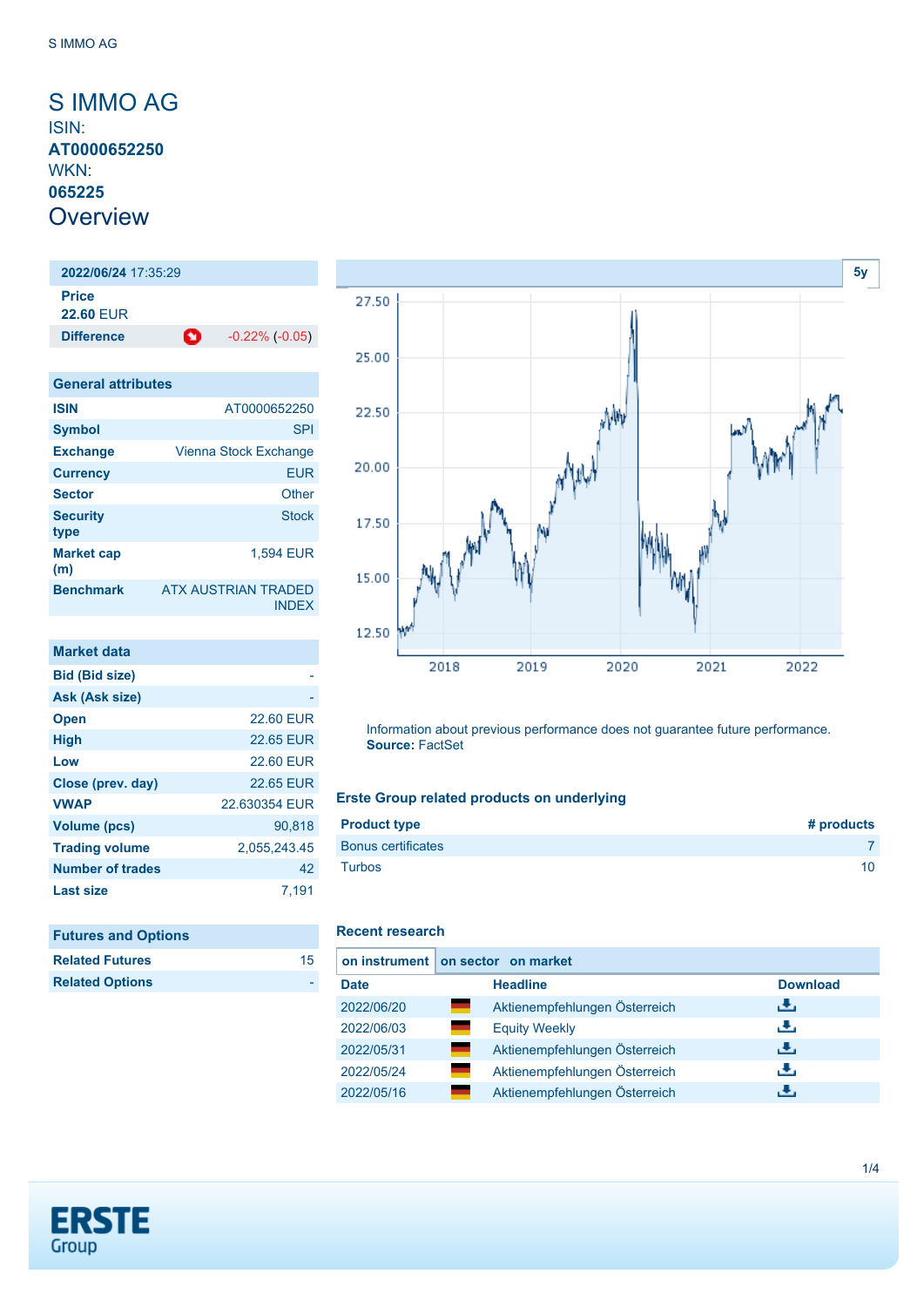# **Details**

**2022/06/24** 17:35:29 **Price 22.60** EUR

**Difference 1** -0.22% (-0.05)

| <b>General attributes</b> |                                            |
|---------------------------|--------------------------------------------|
| <b>ISIN</b>               | AT0000652250                               |
| <b>Symbol</b>             | <b>SPI</b>                                 |
| <b>Exchange</b>           | Vienna Stock Exchange                      |
| <b>Currency</b>           | <b>EUR</b>                                 |
| <b>Sector</b>             | Other                                      |
| <b>Security</b><br>type   | Stock                                      |
| <b>Market cap</b><br>(m)  | <b>1.594 EUR</b>                           |
| <b>Benchmark</b>          | <b>ATX AUSTRIAN TRADED</b><br><b>INDFX</b> |

| <b>Market data</b>      |                  |
|-------------------------|------------------|
| <b>Bid (Bid size)</b>   |                  |
| Ask (Ask size)          |                  |
| <b>Open</b>             | <b>22.60 EUR</b> |
| <b>High</b>             | 22.65 EUR        |
| Low                     | <b>22.60 EUR</b> |
| Close (prev. day)       | <b>22.65 EUR</b> |
| <b>VWAP</b>             | 22.630354 EUR    |
| Volume (pcs)            | 90.818           |
| <b>Trading volume</b>   | 2,055,243.45     |
| <b>Number of trades</b> | 42               |
| <b>Last size</b>        | 7.191            |

### **Performance and Risk**

|                   | 6m       | 1v       | 3y        |
|-------------------|----------|----------|-----------|
| Perf $(\%)$       | $+3.67%$ | $+7.36%$ | $+16.86%$ |
| Perf (abs.)       | $+0.80$  | $+1.55$  | $+3.26$   |
| <b>Beta</b>       | 0.33     | 0.41     | 0.68      |
| <b>Volatility</b> | 20.49    | 21.60    | 31.68     |



Information about previous performance does not guarantee future performance. **Source:** FactSet

| <b>Price data</b>                           |                        |
|---------------------------------------------|------------------------|
| Ø price 5 days   Ø volume 5 days (pcs.)     | 22.55 EUR (57,141)     |
| Ø price 30 days   Ø volume 30 days (pcs.)   | 22.95 EUR (68,282)     |
| Ø price 100 days   Ø volume 100 days (pcs.) | 22.49 EUR (71,362)     |
| Ø price 250 days   Ø volume 250 days (pcs.) | 21.48 EUR (66,518)     |
| <b>YTD High   date</b>                      | 23.45 EUR (2022/05/03) |
| <b>YTD Low   date</b>                       | 19.54 EUR (2022/03/08) |
| 52 Weeks High   date                        | 23.45 EUR (2022/05/03) |
| 52 Weeks Low   date                         | 18.90 EUR (2021/11/29) |

#### **Erste Group related products on underlying**

| <b>Product type</b>       | # products |
|---------------------------|------------|
| <b>Bonus certificates</b> |            |
| Turbos                    | 10         |

| All listings for S IMMO AG |             |                   |                            |                                        |                  |
|----------------------------|-------------|-------------------|----------------------------|----------------------------------------|------------------|
| <b>Exchange</b>            | <b>Date</b> | <b>Time Price</b> |                            | <b>Trading</b><br>volume (mio.) trades | <b>Number of</b> |
| Xetra                      | 06/24       |                   | 2022/ 17:35 22.55 EUR 0.00 |                                        |                  |

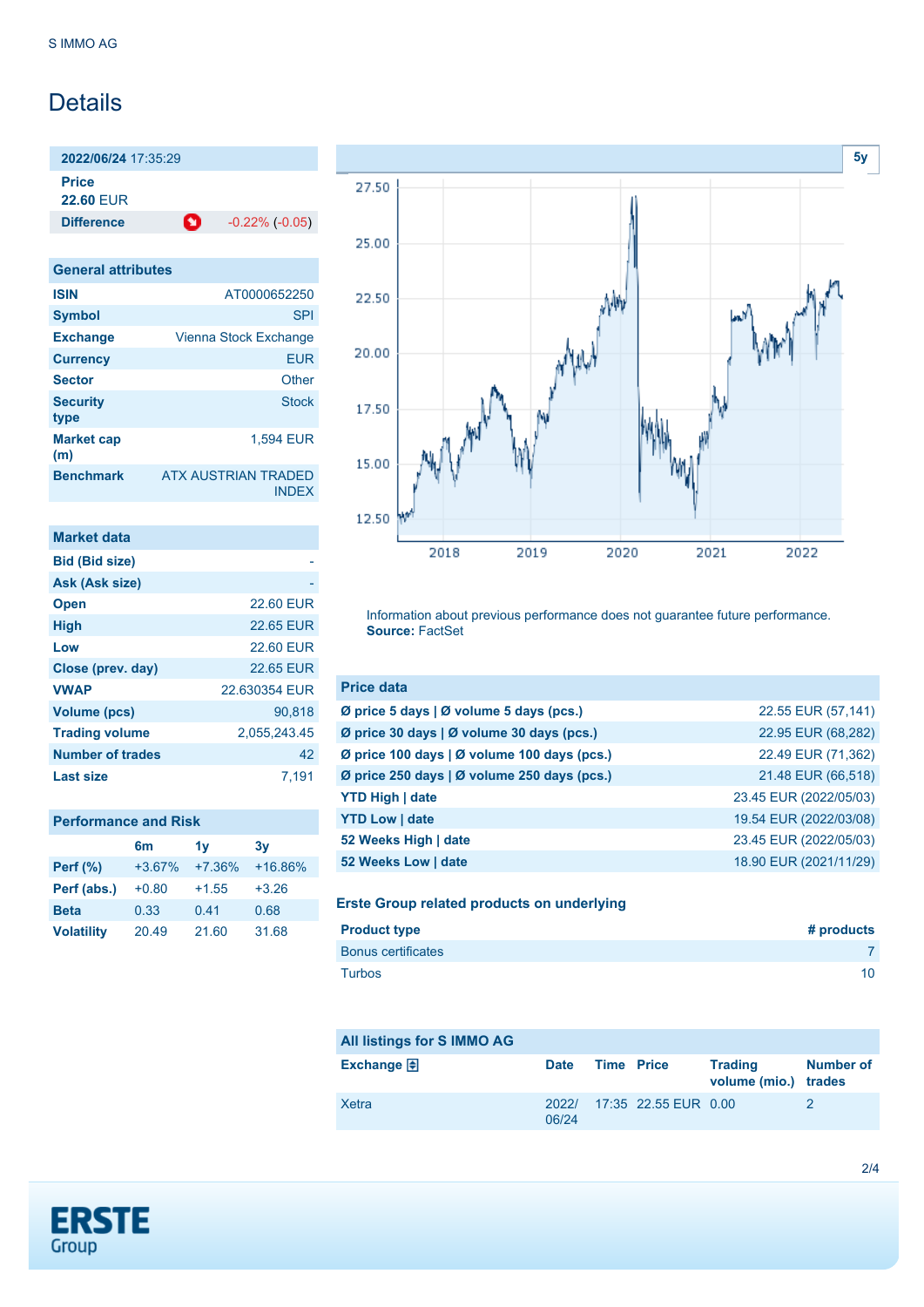| Vienna Stock Exchange                                           | 2022/<br>06/24 | 17:35 22.60 EUR 2.06 | 42            |
|-----------------------------------------------------------------|----------------|----------------------|---------------|
| Tradegate                                                       | 2022/<br>06/24 | 22:26 22.50 EUR 0.01 | 3             |
| Stuttgart                                                       | 2022/<br>06/24 | 16:49 22.55 EUR 0.00 | 10            |
| <b>Munich</b>                                                   | 2022/<br>06/24 | 08:03 22.60 EUR 0.00 | 1             |
| <b>London Stock Exchange</b><br><b>European Trade Reporting</b> | 2022/<br>06/24 | 17:30 22.60 EUR 0.00 | $\mathcal{P}$ |
| Frankfurt                                                       | 2022/<br>06/24 | 08:01 22.45 EUR 0.00 | 1             |
| <b>Duesseldorf</b>                                              | 2022/<br>06/24 | 19:01 22.45 EUR 0.00 | 14            |
| <b>Berlin</b>                                                   | 2022/<br>06/24 | 08:04 22.50 EUR 0.00 | 1             |